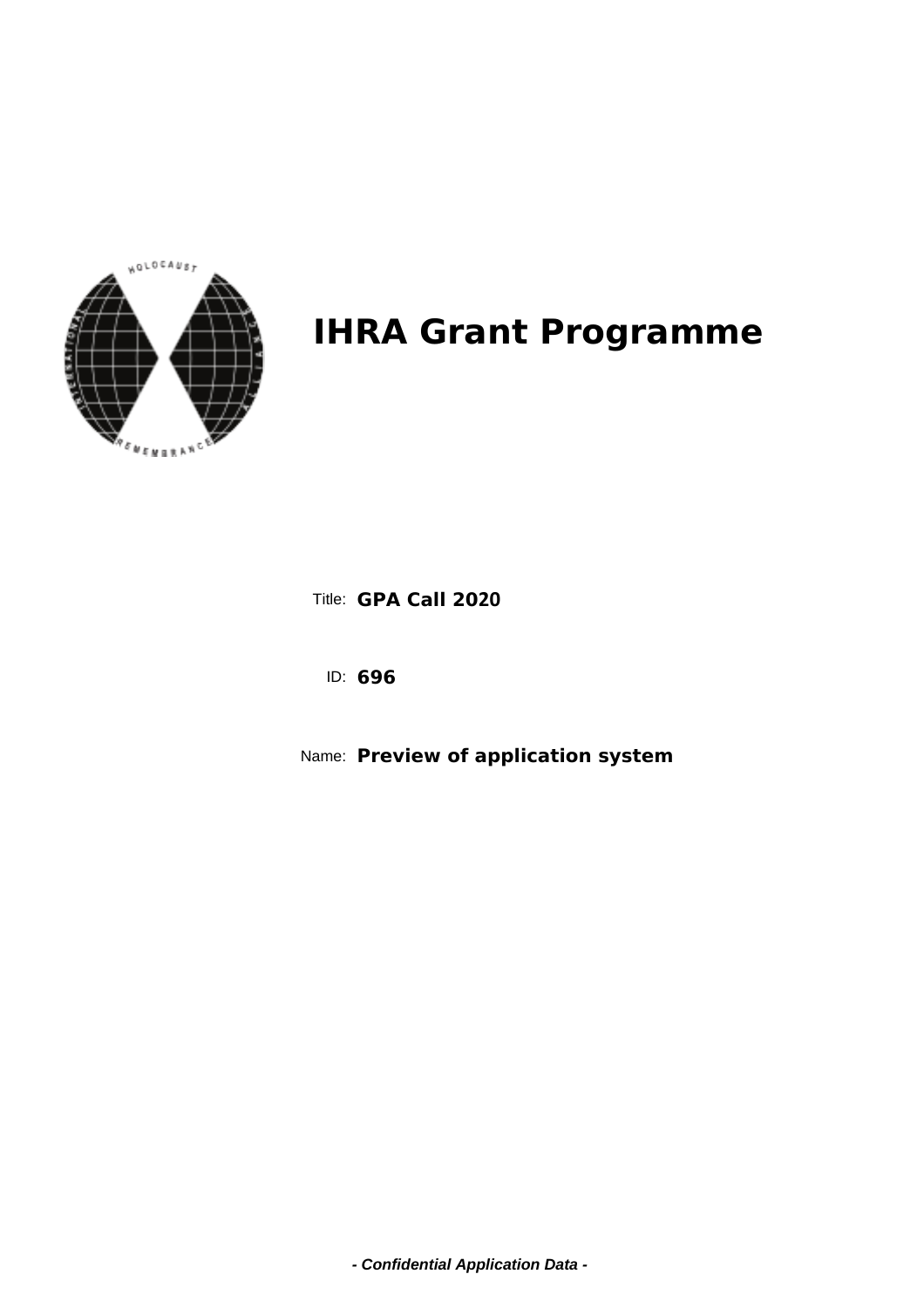## **696**

### **Preview of application system**

Organization

1. Name of Organization: Preview of application system

- 2. Original Name:
- 3. Street and No.:
- 4. Zip Code:
- 5. City:
- 6. State or Province:
- 7. Country: **Other**
- 8. Mailing Address:
- 9. Website:
- 10. Not-for-profit Yes
- 11. Remarks:

#### Director of Organization

- 12. Title:
- 13. Name:
- 14. Telephone:
- 15. Email:

#### Project

- 16. Title:
- 17. Type:
- 18. Projected budget for
- 19. Amount requested from IHRA:
- 20. Proposed date project will begin:
- 21. Proposed duration of project in months: (max. 2 years)

Countering distortion or Safeguarding the record

€ 0.00

€ 0.00 (minimum: 15,000; maximum 50,000]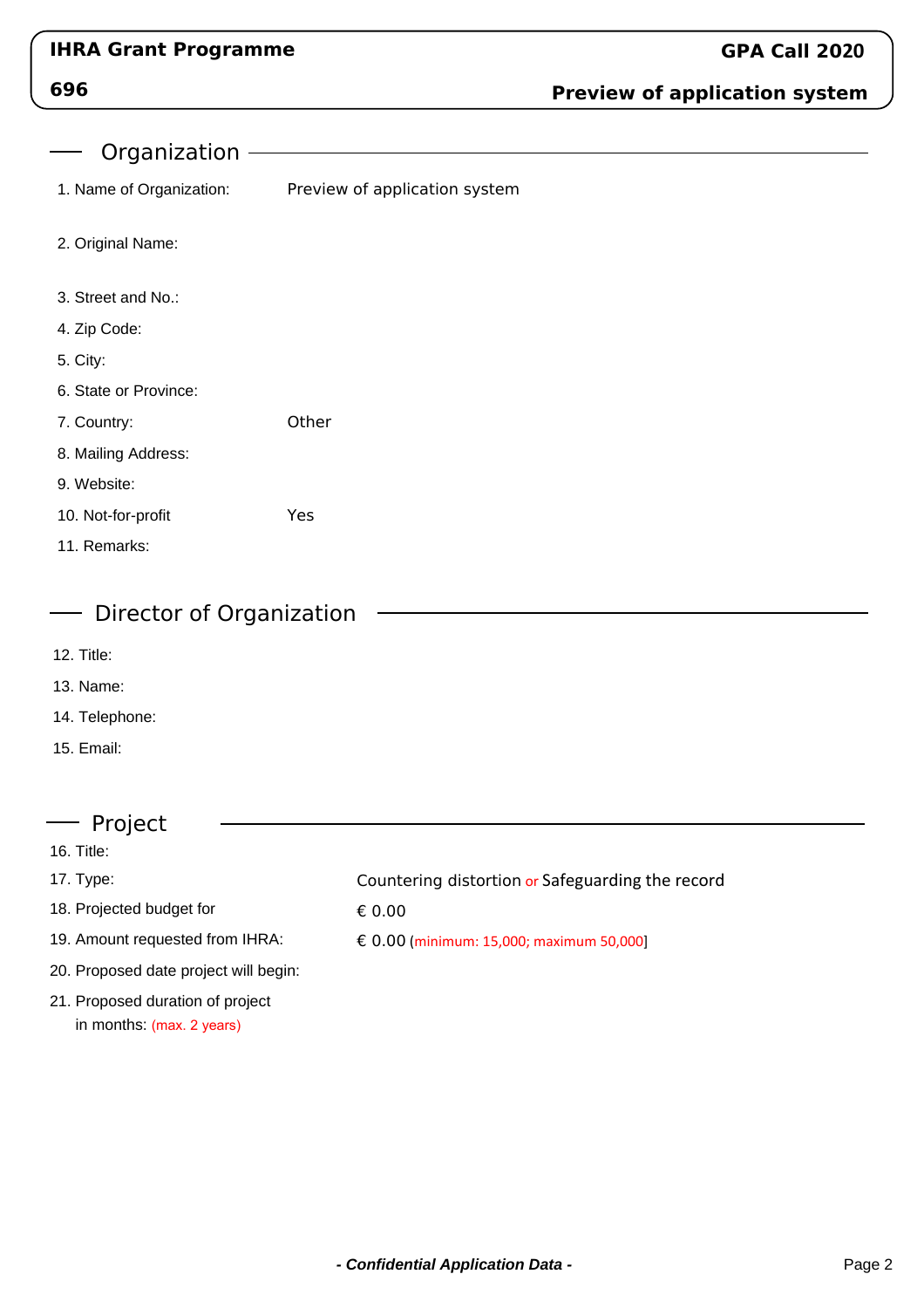| I<br>×,<br>÷<br>۰.<br>×<br>v.<br>× |
|------------------------------------|
|------------------------------------|

### **Preview of application system**

| Main Contact for Project                                                          |
|-----------------------------------------------------------------------------------|
| 22. Title:                                                                        |
| 23. Name:                                                                         |
| 24. Phone:                                                                        |
| 25. Mobile:                                                                       |
| 26. Email:                                                                        |
|                                                                                   |
| <b>Alternative Contact for Project</b>                                            |
| 27. Title:                                                                        |
| 28. Name:                                                                         |
| 29. Phone:                                                                        |
| 30. Mobile:                                                                       |
| 31. Email:                                                                        |
|                                                                                   |
| Contact for media, communication                                                  |
| 32. Title:                                                                        |
| 33. Name:                                                                         |
| 34. Phone:                                                                        |
| 35. Mobile:                                                                       |
| 36. Email:                                                                        |
|                                                                                   |
| <b>Former Grants by IHRA</b>                                                      |
|                                                                                   |
|                                                                                   |
|                                                                                   |
|                                                                                   |
| Institutional Information-                                                        |
| 1. Describe the major purposes and activities of your organization or institution |

max. 100 words

**2. Date organization established:**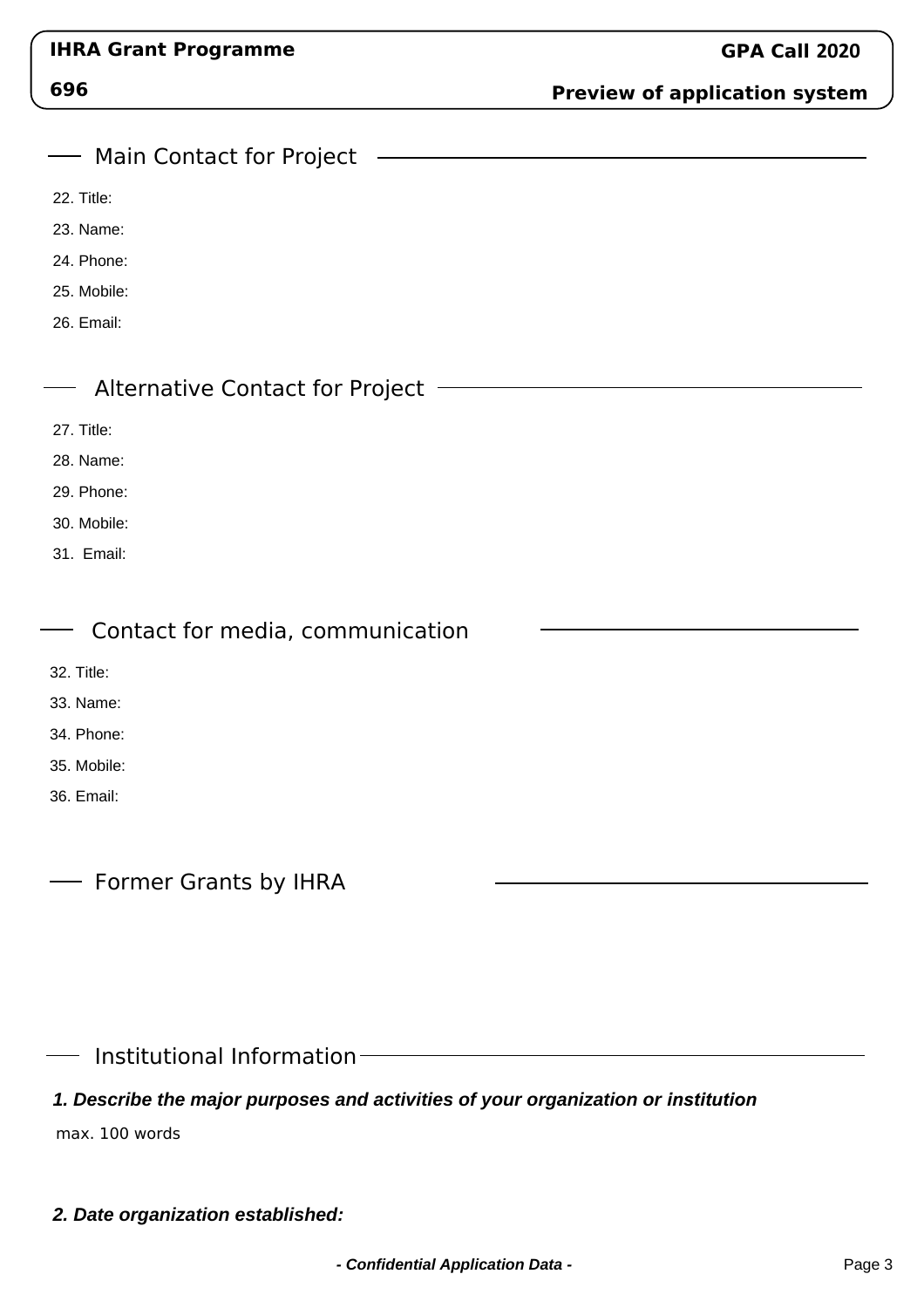**Preview of application system**

**3. Number of permanent staff members and number of volunteers in your institution:**

**4.Organization's current annual budget (EUR) and reference year for annual budget:**

#### **5. List the board members and professionals holding major positions within the organization:**

max. 150 words

Project Summary

Please be concise and reflect on whether your project truly fits the criteria and

standards. Copy/paste from the grant guidelines is not acceptable.

**1. Summary: Please provide a concise summary with a maximum of 300 words outlining the project and explaining why IHRA should co-fund this project.**

**- Ensure that you include who, where, when, what, how, and especially why.**

**- Please describe how the project fits within the IHRA Grant Strategy 2019-2023.**

max. 300 words

**2. Project Objective: In one sentence, what does your project want to achieve? An objective should be a realistic target that fills an identified need. Ask yourself: - Does the objective demonstrate who is going to do what, when and why? - Does the objective I have provided truly summarize the purpose(s) of the project? - Is the purpose of the project consistent with the overall objective of IHRA***'s grant* 

*strategy?*

max. 100 words

Please make sure to reflect upon and differentiate between objectives (question 2), outcomes (question 3) and outputs/activites (question 4)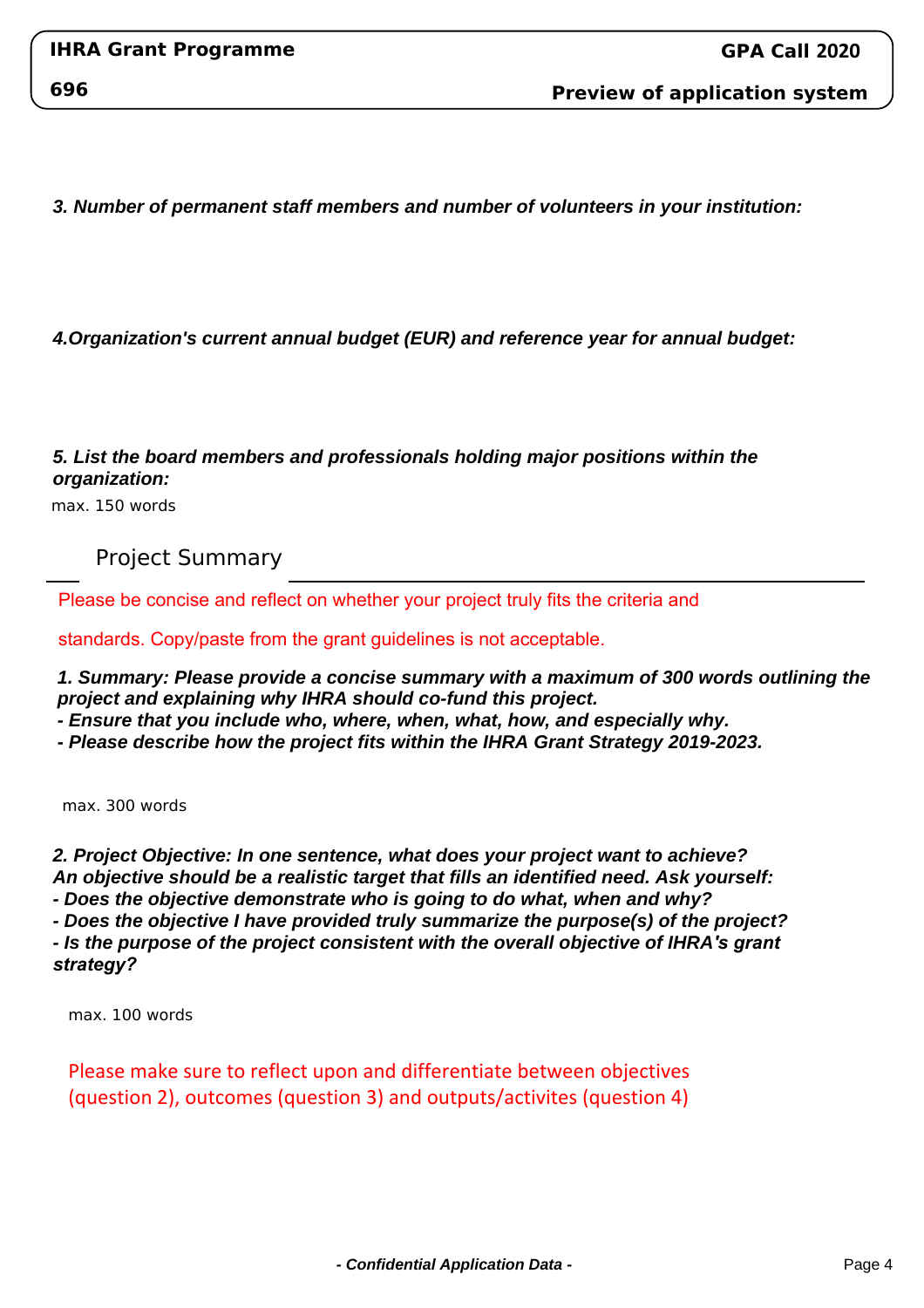**696**

#### **Preview of application system**

**3. Project Outcomes: With a view to the IHRA Program Guidelines what impact or changes does the project intend to achieve in the short or long-term in order to safeguard the record and/or counter distortion?**

**Outcomes are the changes that the project can make over time to address the need(s) that have been identified. It might be helpful to ask yourself:**

**- Have I identified clear, specific and realistic changes to be achieved?**

**- Have I used words of change to describe the outcomes?**

**- Are the outcomes limited to a manageable number?**

**- How do the outcomes I have specified support my objective?**

max. 150 words

**4. Outputs and Activities: Please describe the projects concrete results, deliverables, services and/ or products and the activities which are planned to achieve these outputs. - Ask yourself what you need to produce or provide in order to achieve the desired results and what concrete steps are needed to effect the desired changes among the target groups. - Please describe why precisely these outputs and activities are appropriate to meet the project's objectives.**

max. 200 words

#### **5. Please specify the type of your project:**

Seminar Conference, symposium Research Website/interactive tools/new media Educational Materials/Handbook/Curriculum Development Database/Archives Exhibition **Other** 

**Please make sure to review the following related attachments:** - Draft programme for the Conference/Seminar/Symposium

- List of speakers for the Conference/Seminar/Symposium

#### **Please make sure to review the following related attachments:**

- Bibliography

- Survey of literature

- List of archives, archival fonds and kinds of material

#### Target Groups

**6. Target groups: With a view to the eligible target groups under the IHRA Grant Strategy, whom does your project aim to influence and how does it propose to do so? - If you have multiple target groups, please differentiate between primary, secondary and tertiary target groups.**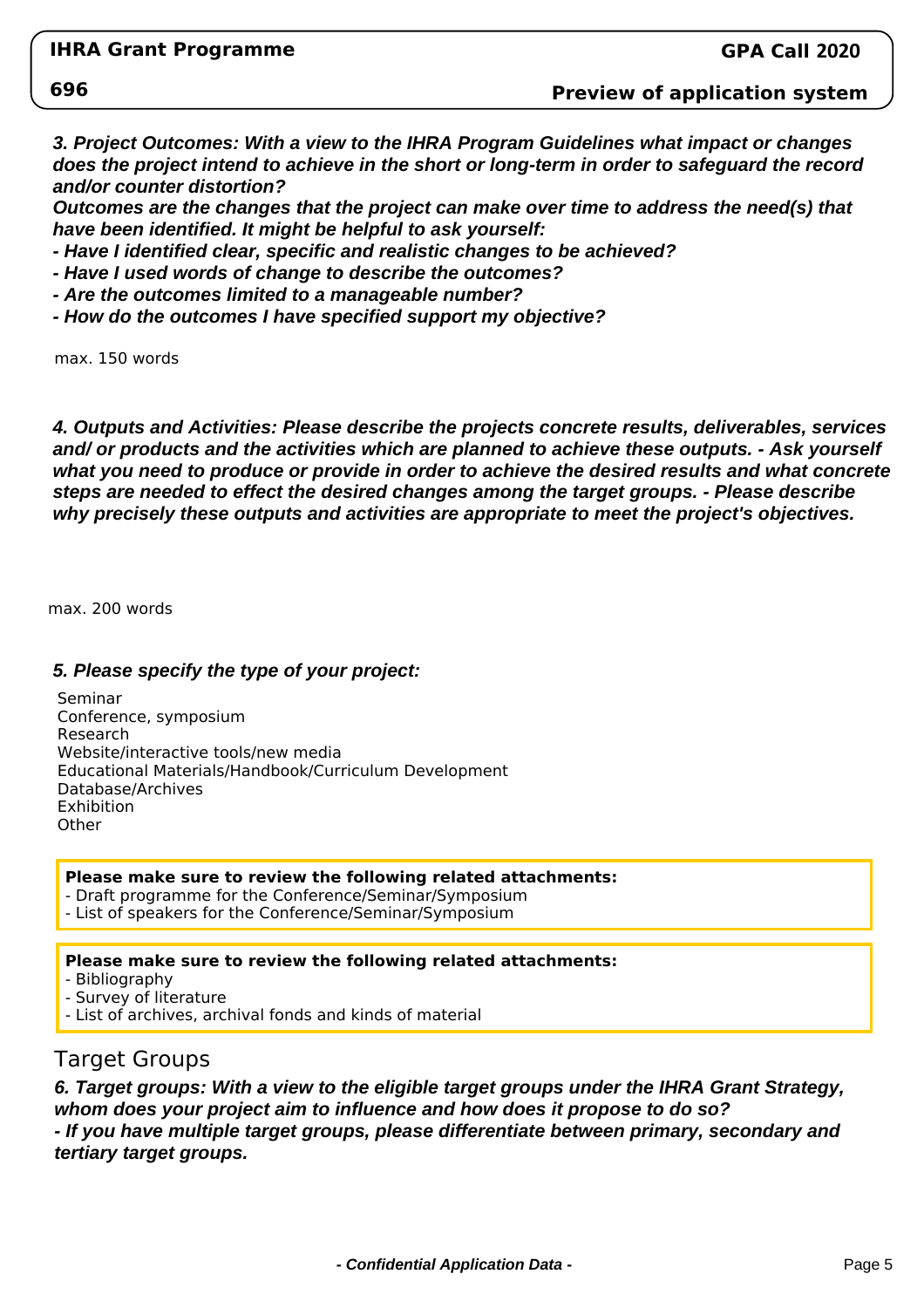**7. List the countries of origin of the project's target groups and expected beneficiaries:**

max. 100 words

Please note that IHRA only funds multilateral projects.

**8. If your project targets 'educational multipliers' please describe their professional role and in which ways they may serve as 'multipliers':**

max. 200 words

**9. Does your project target 'teacher trainers'?:**

**10. Estimated size of target group:**

**11. Communication target groups: Who should be aware of your project and its key messages? (Note that the target audiences for communication about the project may be broader than the target groups for the project itself.)**

max. 150 words

#### **12. Communication - key message(s): Please specify what you think it is important for your (communication) target groups to know about your project.**

max. 100 words

**13. Challenges and Strategies: What challenges do you see in successfully communicating about the project with the target groups mentioned above and what strategies could be employed to help overcome these constraints? - For each challenge, please list at least one strategy.**

max. 100 words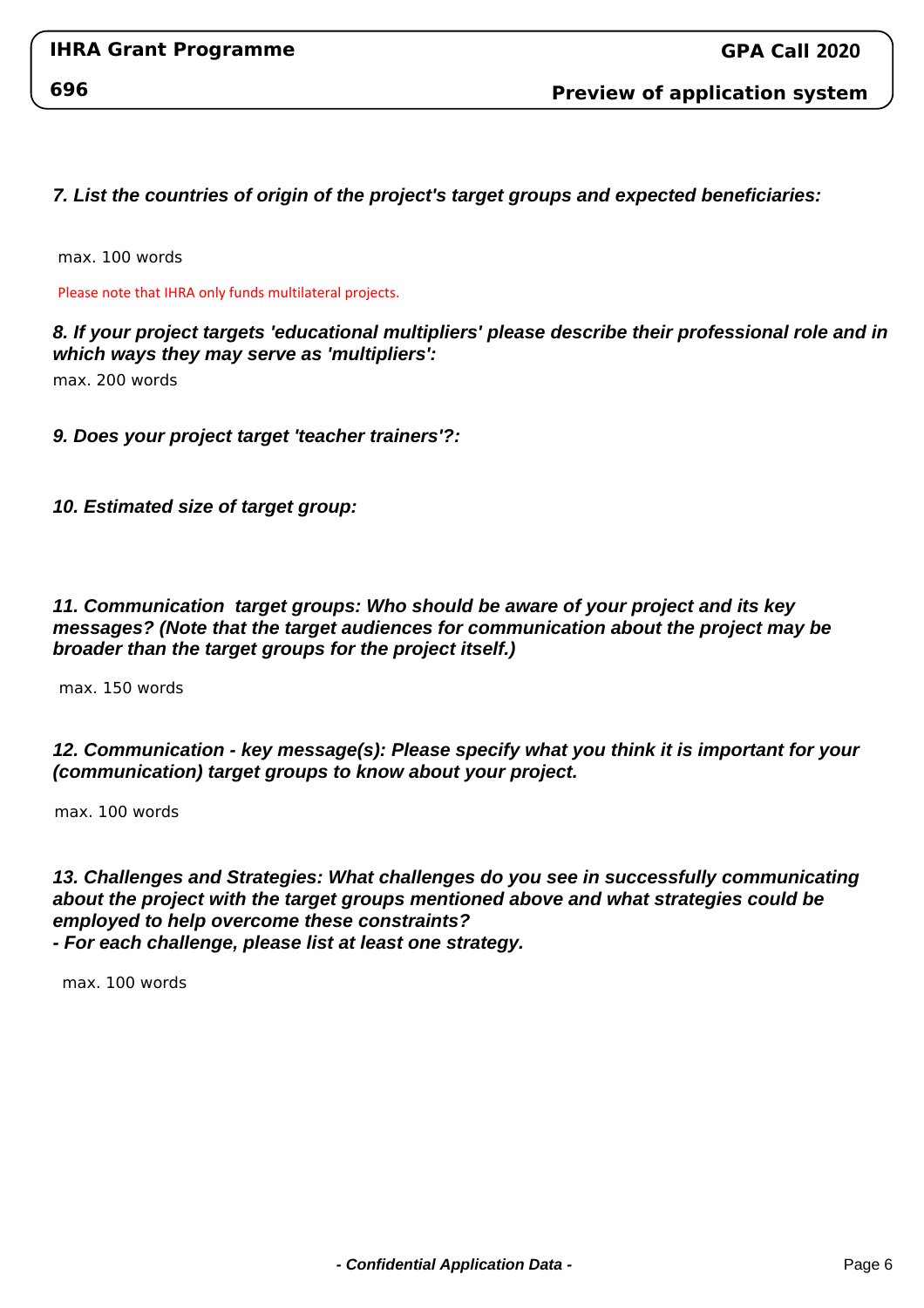#### **Preview of application system**

**14. Communication Ressources: How are you planning to get your message across your target groups using the communication channels available to you, and when? Please indicate what type of communication resources you think you need.**

 **Examples of resources:**

- **Website**
- **Social Media**
- **Press Release**
- **Newsletter**
- **Media**
- **Other (please specify)**

max. 100 words

### Experience and Evaluation Procedures

#### **15. Describe the experience your organization has had in conducting similar projects:**

max. 200 words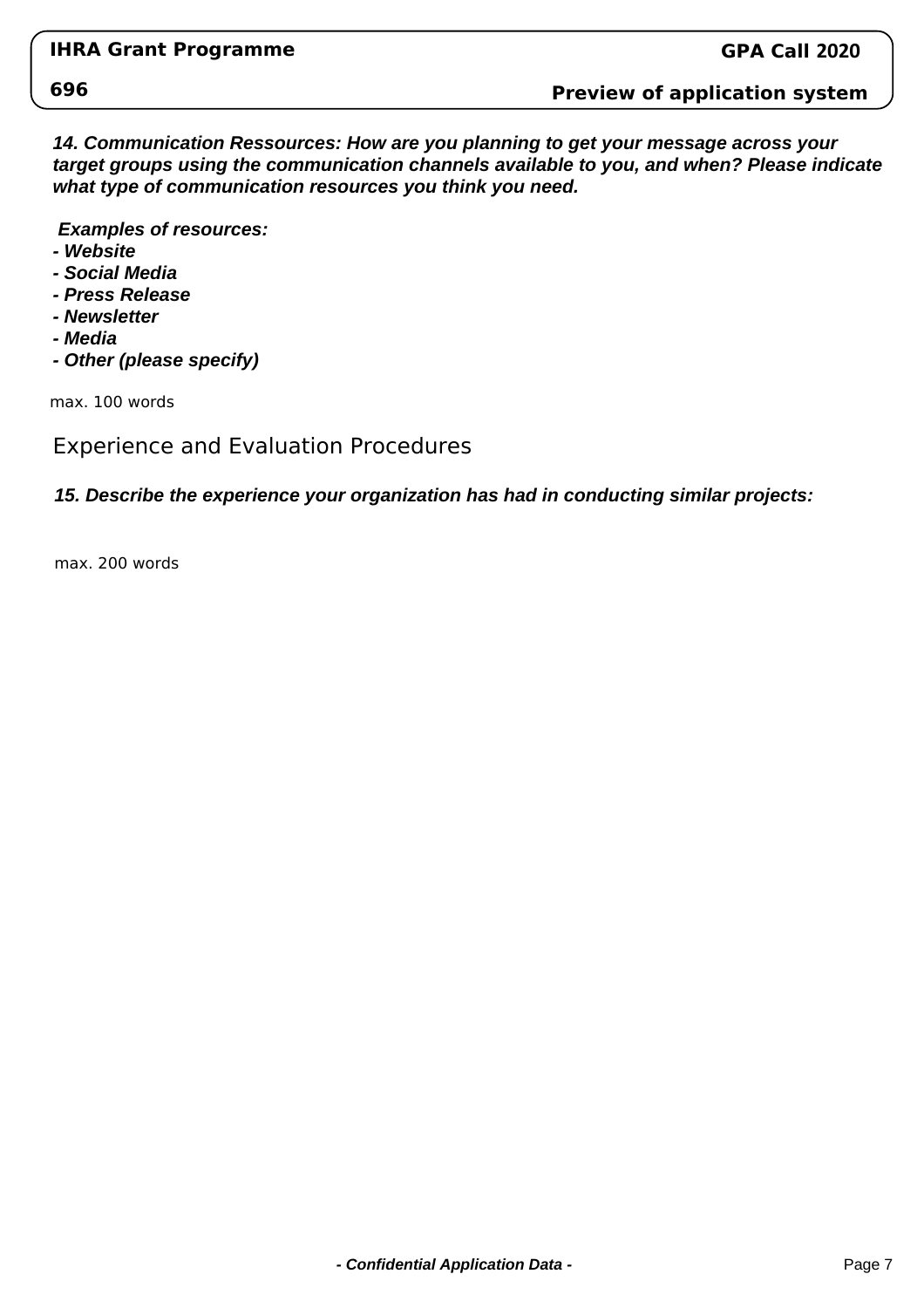**Preview of application system**

**16. Monitoring and Evaluation standards are integral to IHRAs Grant Program.** 

**Based on the criteria defined in the Grant Guidelines, please double-check your project proposal with regard to the following points:**

- whether the project objective and outcomes are consistent with the IHRAs vision, mission **and priority theme (relevance);**

**- if your project is likely to achieve its objectives and outcomes (effectiveness);**

**- if the project is likely to deliver change as a direct result of a project activity (impact);**

**- if the project has identified the appropriate partnerships and is likely to establish effective coordination (partnership & cooperation);**

- if a process has been developed to determine and report back on what did and didnt work in **the project and why (lessons learned).**

**In this section, please explain what methods and indicators will help you to measure the success of your project a) while it is ongoing (monitoring) and b) after its completion (evaluation). Please list indicators of success at various time intervals, e.g. six months, one year, two years etc.**

**As a checklist ask yourself:**

**- What observations will help you know that your project is progressing towards achieving your objectives?**

**- Is the indicator measurable?**

**- Does the indicator measure change?**

**- What methods does the project use to measure the impact, effect and change you envisage, such as reviews, questionnaires, surveys or interviews?**

**- How can we collect the data indicating success?**

max. 300 words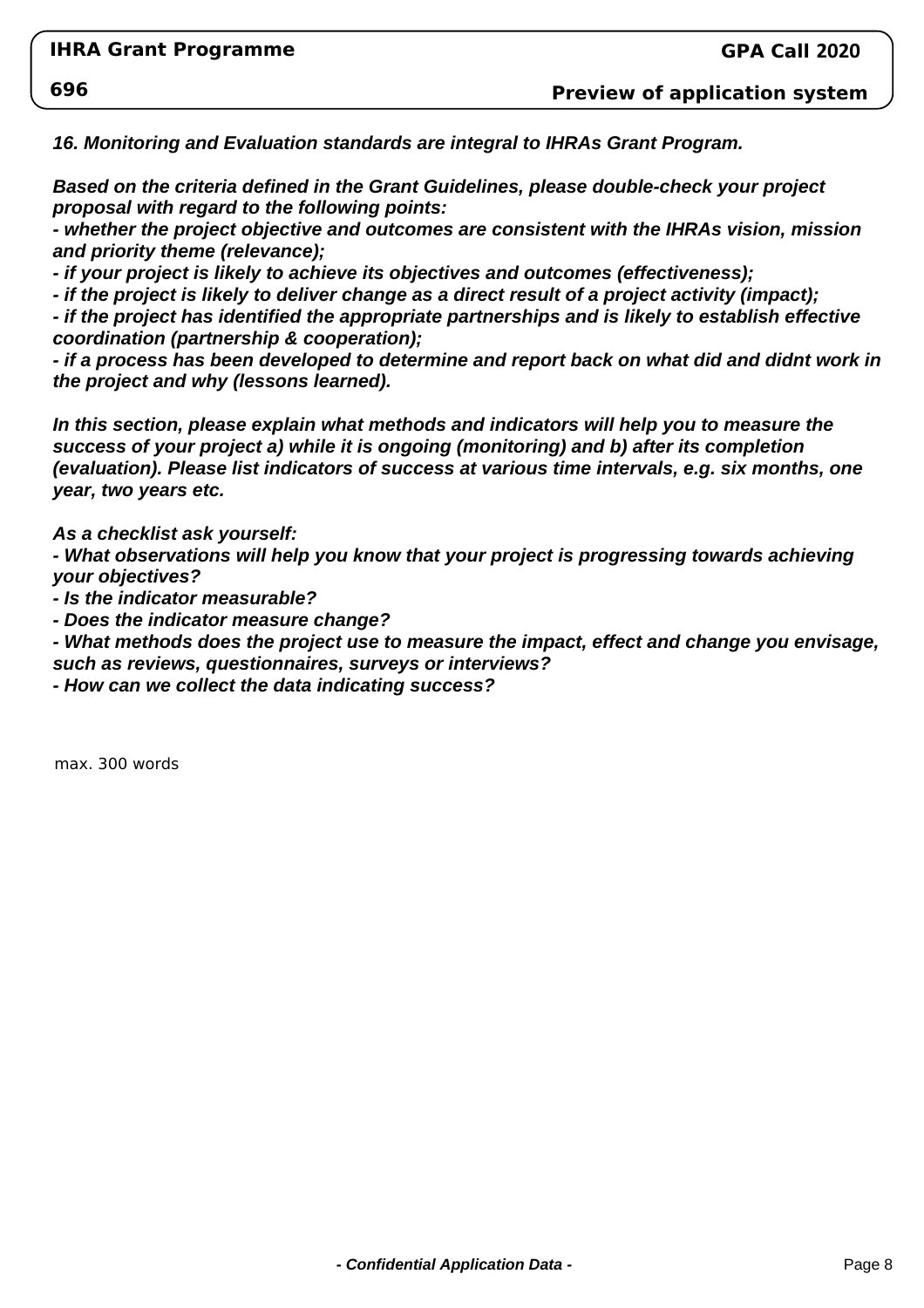### Partnership and Participation

### Partnering Organizations

| # | <b>Name</b> | <b>Country</b> | Description of nature and scope of involvement                                                                                                                                                                                                                                                                                 |
|---|-------------|----------------|--------------------------------------------------------------------------------------------------------------------------------------------------------------------------------------------------------------------------------------------------------------------------------------------------------------------------------|
|   | Partner     | (India)        | • While identifying partnerships, think about which<br>intergovernmental bodies, institutions or networks would best support<br>your project.<br>Please explain why these are the appropriate partnerships for<br>the project.<br>Please describe how you intend to achieve synergies and<br>effective coordination with them. |

<u> 1989 - Johann Stoff, amerikansk politiker (d. 1989)</u>

### Participating Organizations

### Timetable

| <b>Stage</b> | <b>From</b>              | <b>Until</b> | <b>Notes on Implementation</b>                                                                                                                                                                                                                                                                                                                                                                             |
|--------------|--------------------------|--------------|------------------------------------------------------------------------------------------------------------------------------------------------------------------------------------------------------------------------------------------------------------------------------------------------------------------------------------------------------------------------------------------------------------|
| prep         | 30 Aug 2020 31 Sept 2020 |              | • Please specify important steps of your project according to<br>the planning (preparatory meeting, initial research, outreach etc.),<br>implementation (events, travel, briefings, press release, campaign,<br>research, published materials etc.) and completion (follow up and<br>feedback, preparation of final report etc.)<br>• Make sure to include communication as well as monitoring<br>aspects. |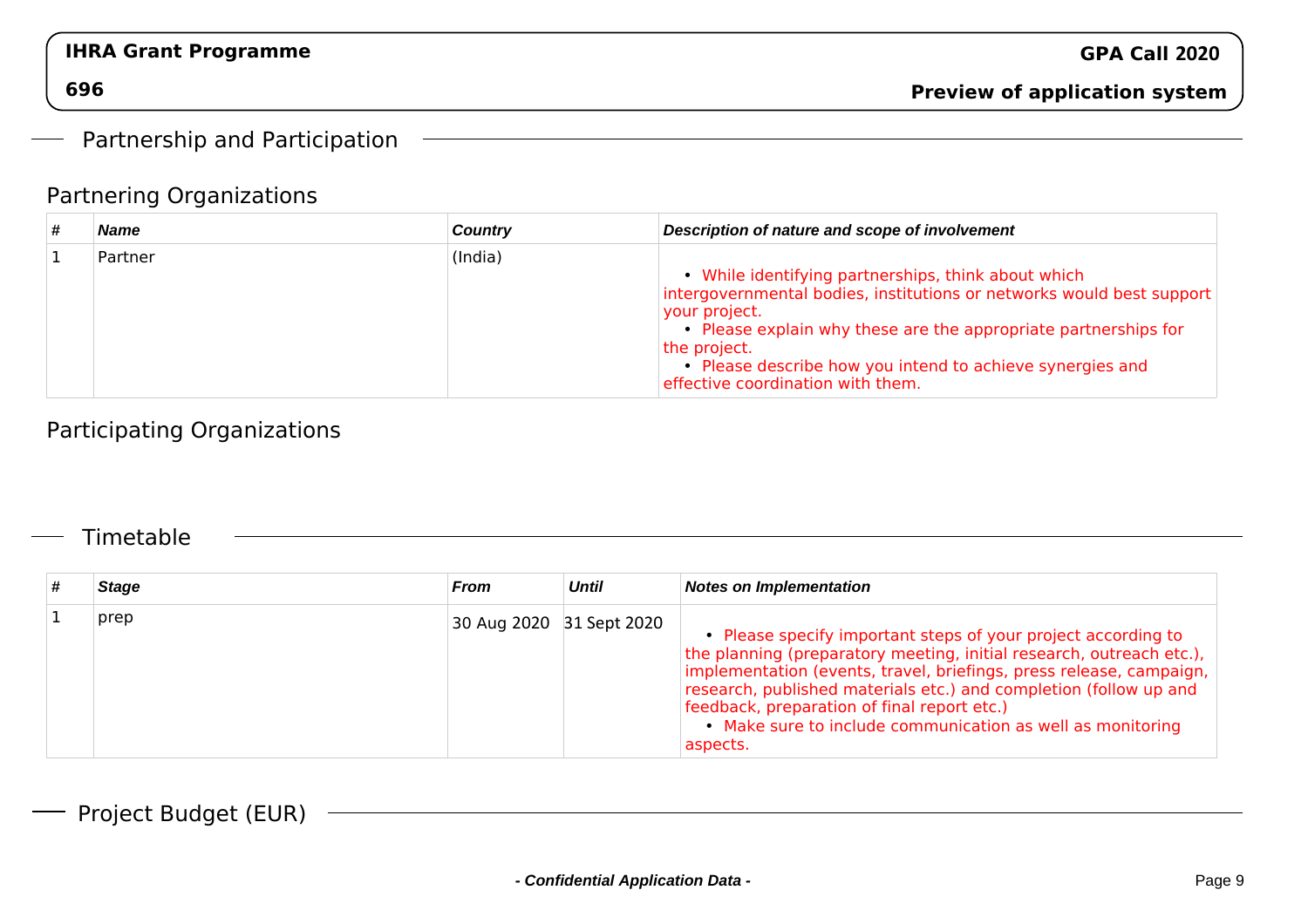### **GPA Call <sup>2020</sup>**

**696**

### **Preview of application system**

### Year 1

| $\pmb{\#}$      | <b>Budget Items</b>                  | <b>Whole estimated</b> | <b>Requested from</b><br>the IHRA | Co-funding | <b>Calculation</b><br>Please explain in this column the calculation for<br>each budget item! |
|-----------------|--------------------------------------|------------------------|-----------------------------------|------------|----------------------------------------------------------------------------------------------|
| $\mathbf{1}$    | <b>Administrative Staff Salaries</b> |                        |                                   |            | <b>Budgets without explanation will not be accepted.</b>                                     |
|                 | <b>Total</b>                         | 0.00                   | 0.00                              | 0.00       |                                                                                              |
|                 |                                      |                        |                                   |            |                                                                                              |
| $\overline{2}$  | <b>Programmatic Staff Salaries</b>   |                        |                                   |            |                                                                                              |
|                 | <b>Total</b>                         | 0.00                   | 0.00                              | 0.00       |                                                                                              |
|                 |                                      |                        |                                   |            |                                                                                              |
| $\mathsf{3}$    | <b>Travel</b>                        |                        |                                   |            |                                                                                              |
|                 | <b>Total</b>                         | 0.00                   | 0.00                              | 0.00       |                                                                                              |
|                 |                                      |                        |                                   |            |                                                                                              |
| $\overline{4}$  | Accommodation                        |                        |                                   |            |                                                                                              |
|                 | <b>Total</b>                         | 0.00                   | 0.00                              | 0.00       |                                                                                              |
|                 |                                      |                        |                                   |            |                                                                                              |
| 5               | <b>Conferences and Seminars</b>      |                        |                                   |            |                                                                                              |
|                 | <b>Total</b>                         | 0.00                   | 0.00                              | 0.00       |                                                                                              |
|                 |                                      |                        |                                   |            |                                                                                              |
| $6\phantom{.}6$ | <b>Materials</b>                     |                        |                                   |            |                                                                                              |
|                 | <b>Total</b>                         | 0.00                   | 0.00                              | 0.00       |                                                                                              |
|                 |                                      |                        |                                   |            |                                                                                              |
| $\overline{7}$  | <b>External Services</b>             |                        |                                   |            |                                                                                              |
|                 | <b>Total</b>                         | 0.00                   | 0.00                              | 0.00       |                                                                                              |
|                 |                                      |                        |                                   |            |                                                                                              |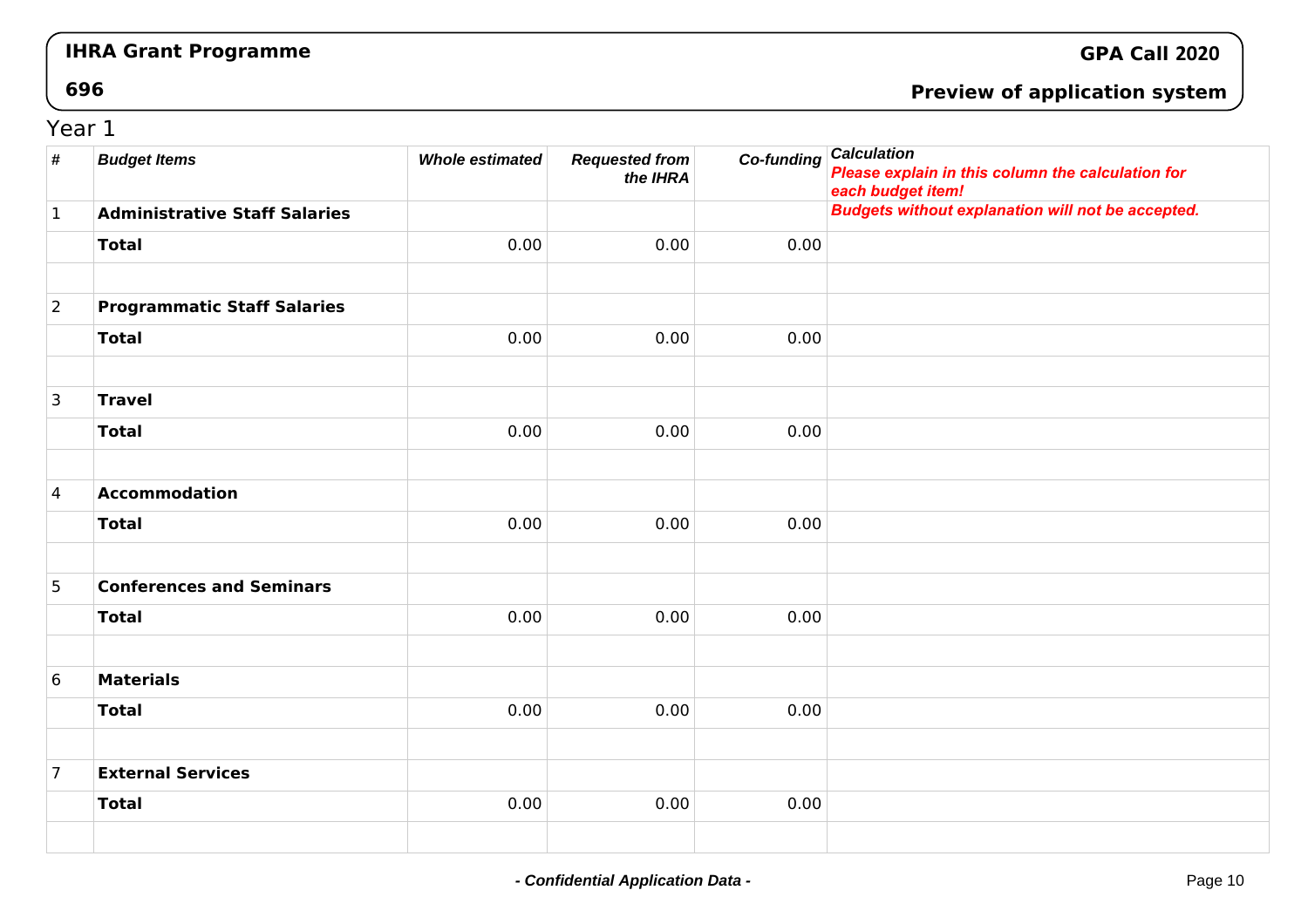### **GPA Call <sup>2020</sup>**

#### **696**

### **Preview of application system**

| # | <b>Budget Items</b> | Whole estimated | <b>Requested from</b><br>the IHRA |      | <b>Co-funding Calculation</b> |
|---|---------------------|-----------------|-----------------------------------|------|-------------------------------|
| 8 | <b>Evaluation</b>   |                 |                                   |      |                               |
|   | <b>Total</b>        | 0.00            | 0.00                              | 0.00 |                               |
|   |                     |                 |                                   |      |                               |
| 9 | <b>Other</b>        |                 |                                   |      |                               |
|   | <b>Total</b>        | 0.00            | 0.00                              | 0.00 |                               |
|   |                     |                 |                                   |      |                               |
|   | Year 1 - Total      | 0.00            | 0.00                              | 0.00 |                               |

### Budget in Total

| Projected budget in total (in EUR)           | 0.00 |  |
|----------------------------------------------|------|--|
| Requested from the IHRA in total (in<br>EUR) | 0.00 |  |
| Amount provided by Co-funding (in<br>EUR)    | 0.00 |  |

### Co-Funding Sources (EUR)

A minimum of 50 % co-funding must be secured before 2021. If you have not yet secured funding, please list your applications or to which funding institutions you intend to apply.